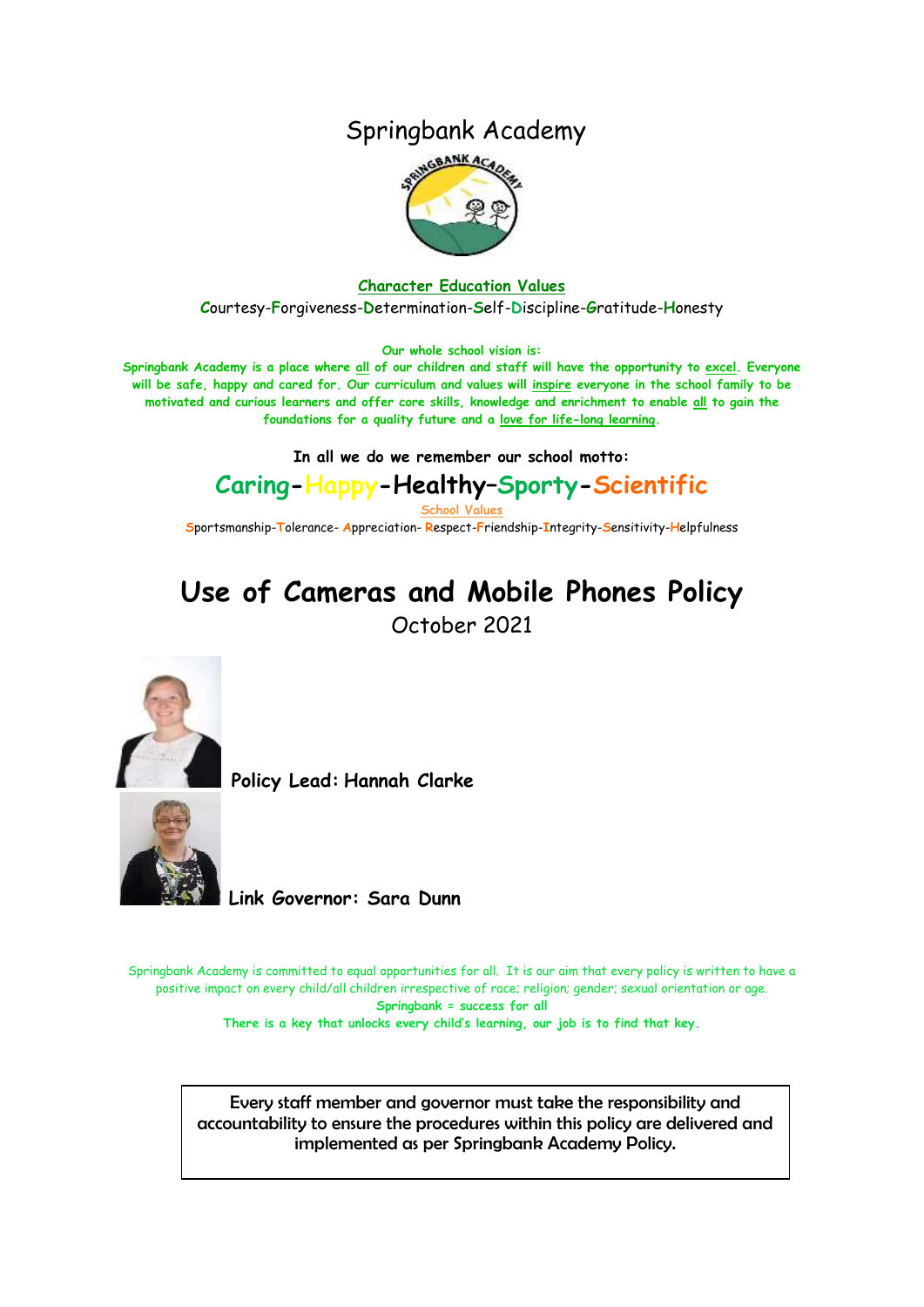This policy applies to all pupils in the school, including in the EYFS

#### **1. Use of Cameras and the manipulation and storage of images**

In this policy terms such as 'photography', 'pictures', 'images', 'camera', 'device' and 'digital technology' include both still and video media. The term 'camera' includes mobile phones, ipads and other equipment which has the capacity to take photographs.

At Springbank Academy we recognise that the appropriate use of photography enhances many aspects of school life and the pupils' education. Mobile phone technology has become more sophisticated over recent years and will continue to evolve. Wireless connections in particular, extend the capabilities of mobile phones further; which allow access to new content and services, such as the internet, social networking sites and instant messaging. Many mobile phones offer camera, video and audio recording as standard. Mobile phones, alongside other technologies aim to change the way we communicate. This speed of communication often provides security and reassurance; however, as with any other form of technology, there are associated risks.

This policy is intended to ensure an environment in which children, parents and staff are safe from images being recorded and inappropriately used by providing a clear framework to ensure that

- the use of cameras and the storage of images reflect good practice
- the safeguarding needs of the pupils are met
- the staff team are not distracted from their work with children.

The policy also recognises that learning to use digital technology is an important part of the Computing curriculum and ensuring the wider curriculum is delivered. Teaching needs to ensure that pupils are able to learn how to use digital cameras and to edit and store photographs with an understanding of safeguarding requirements, for themselves and others, which is appropriate for their age and taking due account of the cyber-bullying aspects of the school's anti-bullying policy.

Photography is used at the school for a variety of purposes, including:

- Recording pupils' achievements, learning and progress, providing evidence to support EYFS milestones in the early year's learning stories.
- Providing evidence to support pupils' application for entrance to future schools.
- Recording school events and providing material for learning environment displays.
- Communication with parents, for example to help reassure new parents or carers of young children that they have settled well into school life and provide prompt display information on their children's learning activities on residential trips (use of Tapestry.)
- For publicity purposes (brochures, media articles, website etc.)
- To support work undertaken by members of staff or students on placements for training and gaining further qualifications.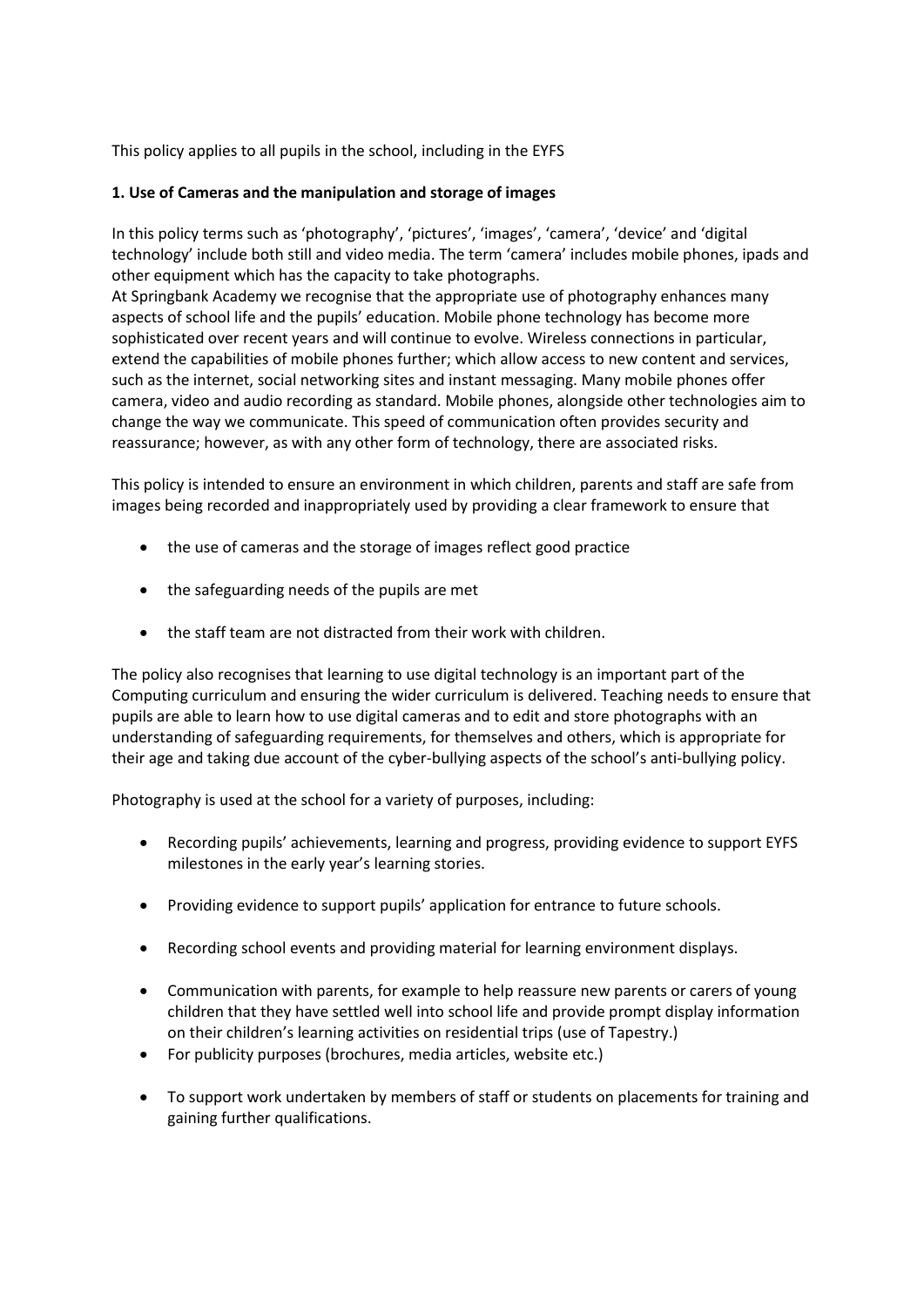On their child's admission to the school, parents are asked to sign the GDPR consent form in relation to their child being photographed at school or during school events. Parents refresh this consent annually in the autumn term Teaching and Learning Conferences.

Responses to the photography consent form are collated, all staff will be made aware of the results and can gain information about which children cannot be photographed from the list available from Heather Roper.

It is important that staff familiarise themselves with this information. If parents withhold consent for certain aspects of photography in relation to their child, this must be respected. Staff members should check images to determine whether photographs have been taken which inadvertently include pupils for whom consent has not been given. If this is the case, images should be destroyed, cropped or otherwise edited to ensure that parental consent is respected. If an image is edited for this reason, the original must be destroyed.

Periodically, professional photographers visit the school by arrangement to take portrait photographs and formal pictures of sports teams etc. Care should be taken that parental consent is respected and also that parents have not unintentionally withheld consent regarding such photographs. Any areas of doubt should be discussed with the Head teacher, who will arrange for parents to be contacted as appropriate. It is not compulsory for pupils to be included in portrait and team photography, nor is there any obligation on parents to purchase the resulting photographs.

From time to time a teacher, student or trainee teacher on placement may undertake a case study of a child, for example, as part of a training course to gain a qualification. In such situations, parental consent with regard to photography will be respected. Case studies will only be undertaken following prior written consent from the parent or carer and, except by prior arrangement between the Head teacher and the parent/carer, the child's name will be changed in the case study to protect his or her identity.

Occasionally a photograph may be taken which inadvertently catches a pupil in an unfortunate, embarrassing or compromising position. If this is the case, the image and any copies of it will be destroyed immediately and the Head teacher informed.

It is very difficult to police the use of cameras by parents, for example at prize giving or on the touchline at sports fixtures. However, if members of staff have concerns about the suitability of photography by parents, they should consult the Head teacher, who will consider the situation with reference to this policy and the school's safeguarding procedures and take appropriate action. Concerns will be taken seriously, logged and investigated appropriately. At all events parents are reminded that any photographs taken can be used only for personal use.

Any parent who works at the school, for example as a volunteer, must abide by this policy. The teacher responsible (for example the Trip Leader for an educational visit which uses parent volunteers) must ensure that the parents involved are aware of this policy and abide by it.

If parents wish to make a video recording of a school event (nativity, concert, drama production etc), the Head teacher, will consider the situation with respect to this policy and the levels of consent given by parents of other children involved. It is recognised that it is difficult to ensure that parental consent is respected in these situations, and all staff must realise that it is not appropriate to share the details of consent given for particular children with other parents. The Head teacher has the right to refuse permission for a video recording of the event to be made. As an alternative, the school may make an official film recording, the editing of which, before it is made available to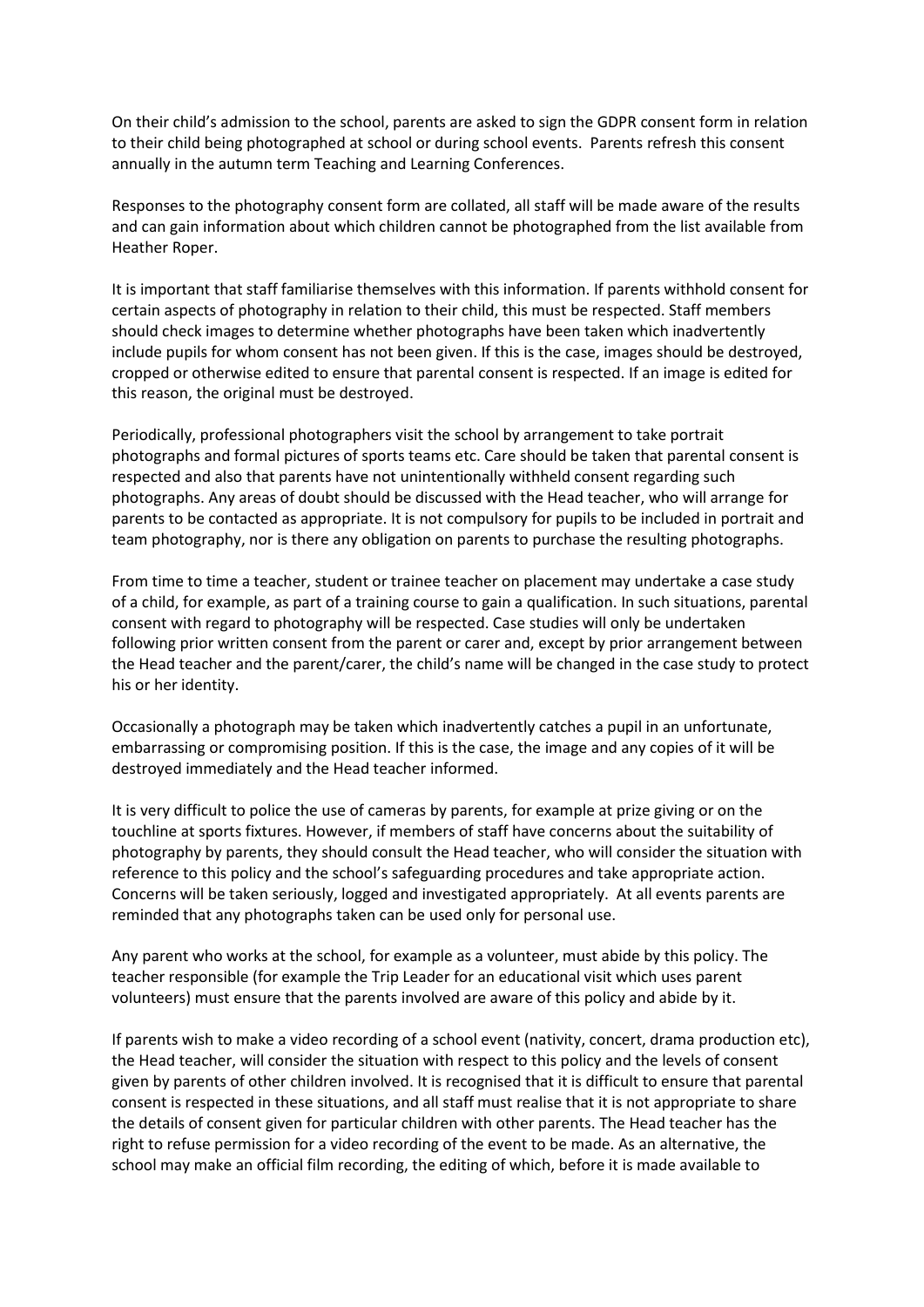parents, will ensure that parental consent is respected. Videos made by others should not be put on social media websites without prior consent from the school and the parents/carers considered.

#### **Use of equipment**

Except with permission from the Head teacher, staff may not use their own cameras, phones or other equipment to take pictures in school or at school events. School cameras are available for this purpose. The majority of staff have a school camera or use of a camera on a school iPad and are aware that it is for school use only. School cameras are only to be used by the person who is the named user or when permission has been gained by the user before use. School cameras must always be returned to the official named user.

Users bringing personal devices in to the school must ensure there is no inappropriate or illegal content on the device. Staff must ensure that this policy is observed when using other equipment which can be used in connection with photographs (photocopier, scanner, printer, ipads etc.)

#### **Editing and storage of photographs**

All images taken by members of staff or volunteers at school or on school activities remain the property of the school. The school retains the right to delete or edit images as appropriate and may also select images taken by members of staff or volunteers for other purposes, with due attention paid to the requirements of this policy.

When editing images, staff must take due professional care and ensure that edited images do not mislead or misrepresent. Care must also be taken to ensure that images do not result in their subject being vulnerable to embarrassment, teasing, bullying or abuse. Peer-on-peer abuse will not be tolerated.

Close attention must be paid to the storage of images, particularly whilst kept on portable media such as flash cards and memory sticks. Staff are responsible for the security of such media and the images they contain and must take all reasonable measures to ensure that they are kept safe and do not come into the possession of unauthorised people.

Final responsibility for the appropriate use of photography at school and in connection with school events rests with the Head teacher and the Child Protection Designated Officer. They monitor school images and may require an image to be deleted, edited or removed from a particular document, website etc in accordance with the requirements of this policy.

The school assesses the risk of access to archived images by inappropriate individuals to be very low. Staff and volunteers must ensure that their use and storage of images maintains a similarly acceptable level of risk.

#### **2. Use of mobile phones by members of staff and by volunteers in school**

Mobile phones provide many benefits to school life, notably in improving health and safety through better communication with staff in more remote parts of the school grounds and on off-site visits. However, mobile phones, particularly those capable of taking pictures, also present a challenge to the school community to ensure that pupils are safeguarded in relation to the potential for improper use and also that their education is not impeded by the use of mobile phones at inappropriate times.